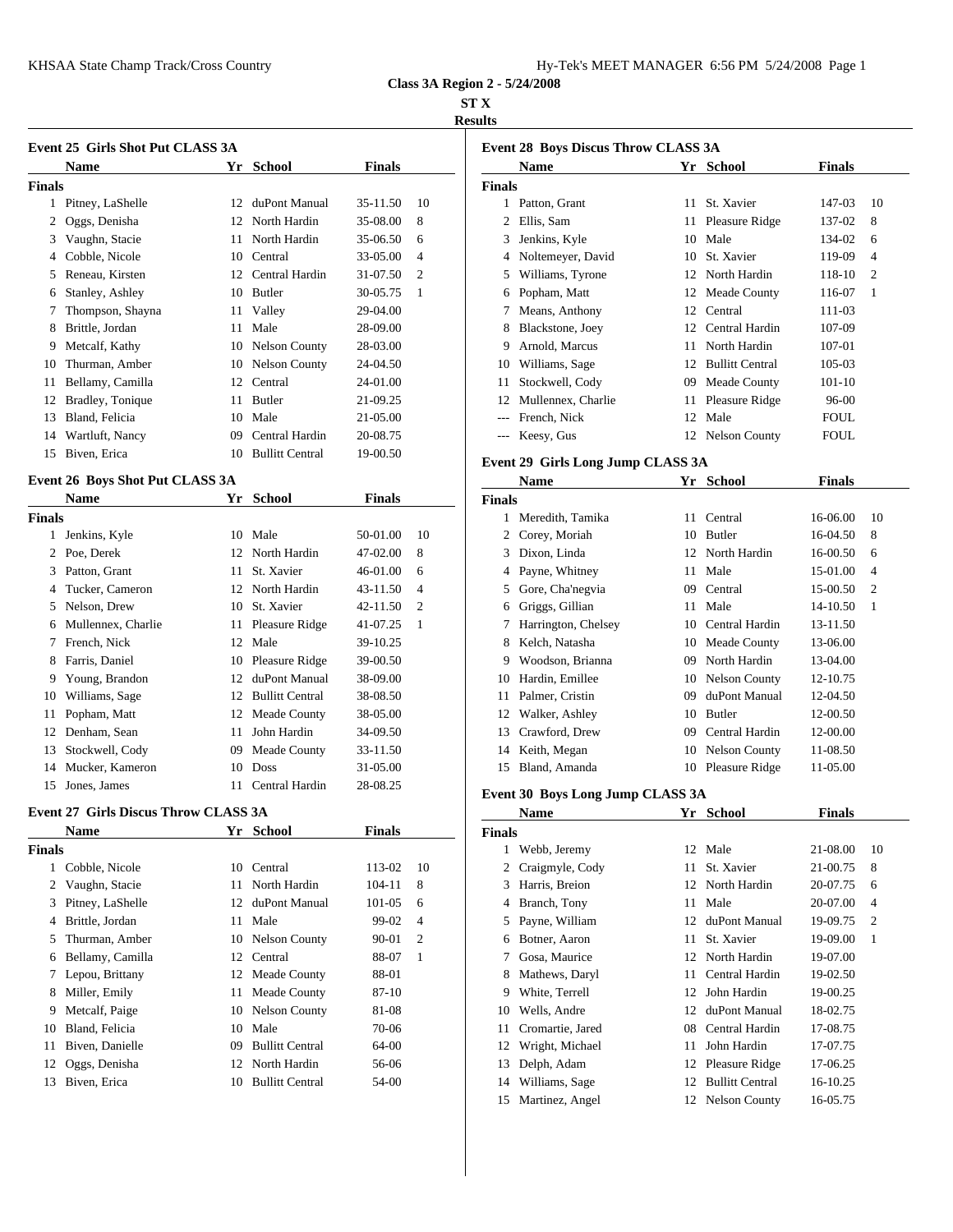|--|--|--|

**Class 3A Region 2 - 5/24/2008**

**ST X**

|                |                                            |    |                              |                      |     | <b>Results</b>        |
|----------------|--------------------------------------------|----|------------------------------|----------------------|-----|-----------------------|
|                | Finals  (Event 30 Boys Long Jump CLASS 3A) |    |                              |                      |     | 9.<br>Smith.          |
|                | Name                                       |    | Yr School                    | <b>Finals</b>        |     | 10<br>Morga           |
|                | 16 Hatcher, Josiah                         |    | 10 Iroquois                  | 15-08.00             |     | $---$<br>Green        |
|                | 17 Backstrom, Charles                      |    | 10 Meade County              | 15-06.50             |     | Miles,<br>$---$       |
|                | 18 Hamilton, Antoine                       |    | 10 Doss                      | 14-01.75             |     | Event 34 B            |
|                | 19 Wong, James                             |    | 10 Pleasure Ridge            | 12-08.25             |     | <b>Name</b>           |
|                | --- Patterson, Desean                      |    | 12 Nelson County             | <b>FOUL</b>          |     | <b>Finals</b>         |
| $\overline{a}$ | McKee, Nathan                              |    | 10 Meade County              | <b>FOUL</b>          |     | $\mathbf{1}$<br>Thom  |
|                | Event 31 Girls Triple Jump CLASS 3A        |    |                              |                      |     | $\mathbf{2}$<br>Dieud |
|                | Name                                       |    | Yr School                    | <b>Finals</b>        |     | 3<br>Hughe            |
| <b>Finals</b>  |                                            |    |                              |                      |     | 4<br><b>Brancl</b>    |
|                | 1 Dixon, Linda                             |    | 12 North Hardin              | 34-02.50             | 10  | 5<br>Keesy            |
|                | 2 Cox, Shanika                             |    | 11 Butler                    | 33-05.00             | 8   | King,<br>6            |
|                | 3 Gore, Cha'negvia                         |    | 09 Central                   | 33-03.50             | 6   | 7<br>Delph            |
|                | 4 Bland, Felicia                           |    | 10 Male                      | 31-00.50             | 4   | 8<br>Schier           |
|                | 5 Horne, Janaiqua                          |    | 09 North Hardin              | 30-06.00             | 2   | 9<br>Bowm             |
|                | 6 Brashear, Cortney                        |    | 11 Central                   | 30-03.00             | 1   | 10<br>Simps           |
|                | 7 Payne, Whitney                           |    | 11 Male                      | 29-11.00             |     | Willia<br>11          |
|                | 8 Herrin, Amelia                           |    | 09 Central Hardin            | 28-10.50             |     | <b>Offutt</b><br>12   |
| 9              | Hardin, Emillee                            |    | 10 Nelson County             | 28-08.00             |     | Patters<br>13         |
|                | 10 Miles, Megan                            |    | 10 Nelson County             | 28-01.00             |     | <b>Fields</b>         |
| 11 -           | Smith, Kala                                |    | 11 Pleasure Ridge            | 28-00.50             |     | Patters               |
| $---$          | Walker, Ashley                             |    | 10 Butler                    | FOUL                 |     | Fieldh                |
|                |                                            |    |                              |                      |     | Wells,<br>$---$       |
|                | Event 32 Boys Triple Jump CLASS 3A         |    |                              |                      |     | --- Mathe             |
|                | Name                                       |    | Yr School                    | Finals               |     | --- Hardy             |
| <b>Finals</b>  |                                            |    |                              |                      |     | Event 35 G            |
|                | 1 Harris, Breion                           |    | 12 North Hardin              | 46-07.00             | 10  | <b>Name</b>           |
|                | 2 Payne, William                           |    | 12 duPont Manual             | 44-03.75             | 8   | <b>Finals</b>         |
|                | 3 Gosa, Maurice                            |    | 12 North Hardin              | 43-02.00             | 6   | 1 Wood                |
|                | 4 Wells, Andre                             |    | 12 duPont Manual             | 43-00.50             | 4   | 2 Mays,               |
|                | 5 Botner, Aaron<br>6 Bowman, Anthony       |    | 11 St. Xavier                | 42-01.75             | 2   | <b>Stewa</b>          |
| 7              | Patterson, Michael                         |    | 12 Pleasure Ridge<br>09 Male | 41-03.25<br>39-04.50 | 1   |                       |
| 8              | Jackson, Jamie                             |    | 09 Male                      | 38-05.00             |     | Event 36 B            |
| 9              | Bell, Damon                                | 11 |                              | 37-00.25             |     | <b>Name</b>           |
| 10             | Jackson, Eric                              | 09 | Iroquois<br>St. Xavier       | 36-03.25             |     | <b>Finals</b>         |
| 11             | Cromartie, Jared                           |    | 08 Central Hardin            | 35-05.25             |     | 1 McFee               |
|                | 12 Backstrom, Charles                      |    | 10 Meade County              | 33-04.25             |     | 2 Lemon               |
|                | 13 Profit, Toby                            |    | 09 Pleasure Ridge            | 32-09.25             |     | 3<br>Harp,            |
|                | 14 Hamilton, Antoine                       |    | 10 Doss                      | 31-02.00             |     | Covin<br>4            |
| 15             | Hopson, Tyran                              |    | 08 Central Hardin            | 29-08.00             |     | Nunne                 |
|                | 16 McKee, Nathan                           |    | 10 Meade County              | 27-09.00             |     | Purcel                |
|                |                                            |    |                              |                      |     |                       |
|                | Event 33 Girls High Jump CLASS 3A          |    |                              |                      |     |                       |
|                | <b>Name</b>                                |    | Yr School                    | <b>Finals</b>        |     | $1)$ I                |
| <b>Finals</b>  |                                            |    |                              |                      |     | 2) 1                  |
|                | 1 Williams, Shaila                         |    | 09 Central                   | 4-10.00              | 10  | $3)$ c                |
| 2              | Holmes, Chianta                            |    | 12 North Hardin              | J4-10.00             | 8   | 3) (                  |
| 3              | Webb, Felicia                              |    | 12 Butler                    | 4-08.00              | 6   | 5) I                  |
|                | 4 Dew, Ariel                               |    | 12 North Hardin              | J4-08.00             | 4   | 6) 1                  |
| 5              | Biven, Danielle                            |    | 09 Bullitt Central           | 4-06.00              | 1.5 | $7)$ J                |
| 5              | Robertson, Brittney                        |    | 10 Valley                    | 4-06.00              | 1.5 | 8) I                  |
| 7              | Flecther, Mikeshia                         |    | 10 Central                   | J4-06.00             |     | 9) I                  |
| 8              | Allen, Courtney                            |    | 12 Male                      | 4-04.00              |     | $10)$ (               |
|                |                                            |    |                              |                      |     | 11) I                 |
|                |                                            |    |                              |                      |     | 11)                   |

| 9.            | Smith, Kala                                         | 11 Pleasure Ridge  | J4-04.00      |            |
|---------------|-----------------------------------------------------|--------------------|---------------|------------|
|               | 10 Morgan, Jessie                                   | 10 Meade County    | 4-02.00       |            |
|               | --- Greenwell, Sarah                                | 11 Nelson County   | NH            |            |
|               | --- Miles, Megan                                    | 10 Nelson County   | NH            |            |
|               | Event 34 Boys High Jump CLASS 3A                    |                    |               |            |
|               | Name                                                | Yr School          | <b>Finals</b> |            |
| <b>Finals</b> |                                                     |                    |               |            |
|               | 1 Thompson, Billy                                   | 12 North Hardin    | 6-06.00       | 10         |
|               | 2 Dieudonne, Danny                                  | 11 St. Xavier      | 6-02.00       | 8          |
|               | 3 Hughes, Andrew                                    | 12 Central Hardin  | J6-02.00      | 6          |
|               | 4 Branch, Tony                                      | 11 Male            | J6-02.00      | 4          |
|               | 5 Keesy, Gus                                        | 12 Nelson County   | 6-00.00       | 2          |
|               | 6 King, Larod                                       | 11 North Hardin    | 5-10.00       | 1          |
|               | 7 Delph, Adam                                       | 12 Pleasure Ridge  | J5-10.00      |            |
|               | 8 Schieman, John                                    | 10 St. Xavier      | J5-10.00      |            |
|               | 9 Bowman, Anthony                                   | 12 Pleasure Ridge  | 5-08.00       |            |
| 10            | Simpson, Cammron                                    | 11 Valley          | J5-08.00      |            |
|               | 11 Williams, Sage                                   | 12 Bullitt Central | 5-06.00       |            |
|               | 12 Offutt, Montez                                   | 10 Butler          | 5-04.00       |            |
|               | 13 Patterson, Michael                               | 09 Male            | 5-02.00       |            |
|               | --- Fields, Antawin                                 | 10 Iroquois        | NH            |            |
|               | --- Patterson, Desean                               | 12 Nelson County   | NH            |            |
|               | --- Fieldhouse, Bradley                             | 11 duPont Manual   | NH            |            |
|               | --- Wells, Andre                                    | 12 duPont Manual   | NH            |            |
| $\cdots$      | Mathews, Daryl                                      | 11 Central Hardin  | NH            |            |
| $\sim$ $\sim$ | Hardy, Odell                                        | 12 John Hardin     | NH            |            |
|               | <b>Event 35 Girls Pole Vault CLASS 3A</b>           |                    |               |            |
|               | Name                                                | Yr School          | Finals        |            |
| <b>Finals</b> |                                                     |                    |               |            |
|               | 1 Woodson, Markeshia                                | 11 North Hardin    | 8-00.00       | 10         |
|               | 2 Mays, Mariah                                      | 10 Male            | 5-06.00       | 8          |
| $\cdots$      | Stewart, Samantha                                   | 12 North Hardin    | NH            |            |
|               | <b>Event 36 Boys Pole Vault CLASS 3A</b>            |                    |               |            |
|               | <b>Name</b>                                         | Yr School          | <b>Finals</b> |            |
| <b>Finals</b> |                                                     |                    |               |            |
|               | 1 McFee, Eric                                       | 12 North Hardin    | 12-00.00      | 10         |
|               | 2 Lemon, Aurther                                    | 10 Male            | 11-00.00      | 8          |
|               | 3 Harp, Hunter                                      | 09 North Hardin    | 10-06.00      | 6          |
|               | 4 Covington, JaFayre                                | 12 Male            | 9-06.00       | 4          |
| ---           | Nunneley, John                                      | 12 St. Xavier      | NΗ            |            |
| ---           | Purcell, John                                       | 10 St. Xavier      | NH            |            |
|               |                                                     |                    |               |            |
|               | Women - CLASS 3A - Team Rankings - 18 Events Scored |                    |               |            |
|               | 1) Butler                                           |                    |               | 101        |
|               | 2) North Hardin                                     |                    |               | 98         |
|               | 3) duPont Manual                                    |                    |               | 87         |
|               | 3) Central                                          |                    |               | 87         |
|               | 5) Male                                             |                    |               | 72         |
|               | 6) Meade County                                     |                    |               | 37         |
|               | 7) John Hardin                                      |                    |               | 32         |
|               | 8) Pleasure Ridge Park                              |                    |               | 15         |
|               | 9) Nelson County                                    |                    |               | 7          |
|               |                                                     |                    |               |            |
|               | 10) Central Hardin                                  |                    |               | 5          |
|               | 11) Bullitt Central<br>11) Valley                   |                    |               | 1.5<br>1.5 |